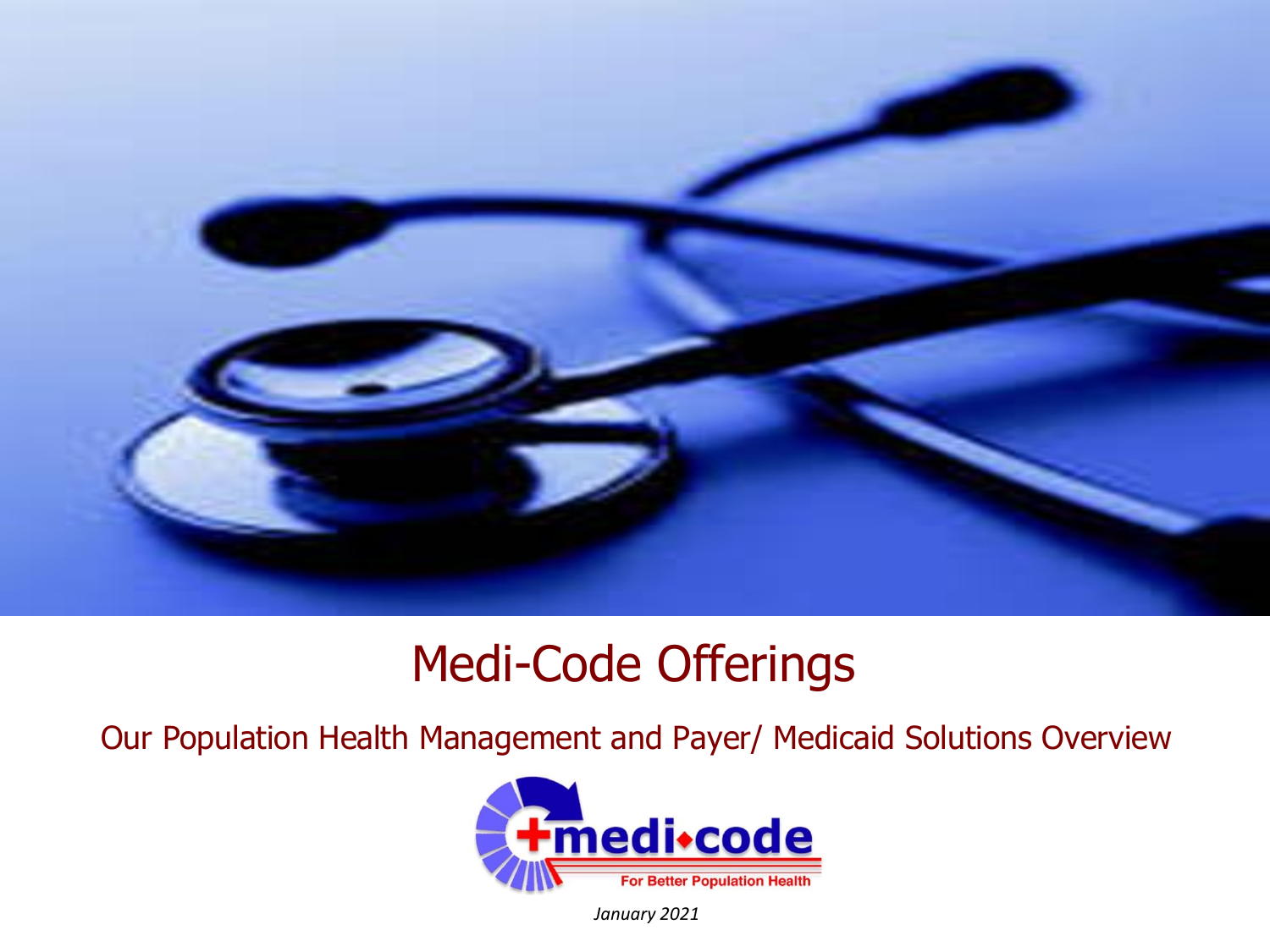### Company Overview



- Established in October 2009 as an innovative initiative by computer technologists and healthcare professionals
- Our goal is to enable the Triple Aim Objective of delivering Better Health, Quality Care at a Lower Cost
- We have developed an Off-the-Shelf, Integrated, Affordable IT platform that allows the physicians and clinical providers to deliver the Triple Aim objective
- Medi-Code has partnered with several solution providers that enables us to deliver coordinated care to chronically ill patients and improve patient outcomes
- We have focused on Medicare and Medicaid programs including telehealth, rural health systems and Texas HHS projects
- Our HITECH-secure and HIPAA-compliant solution is easy to implement and very affordable for our customers

"For Better Population Health"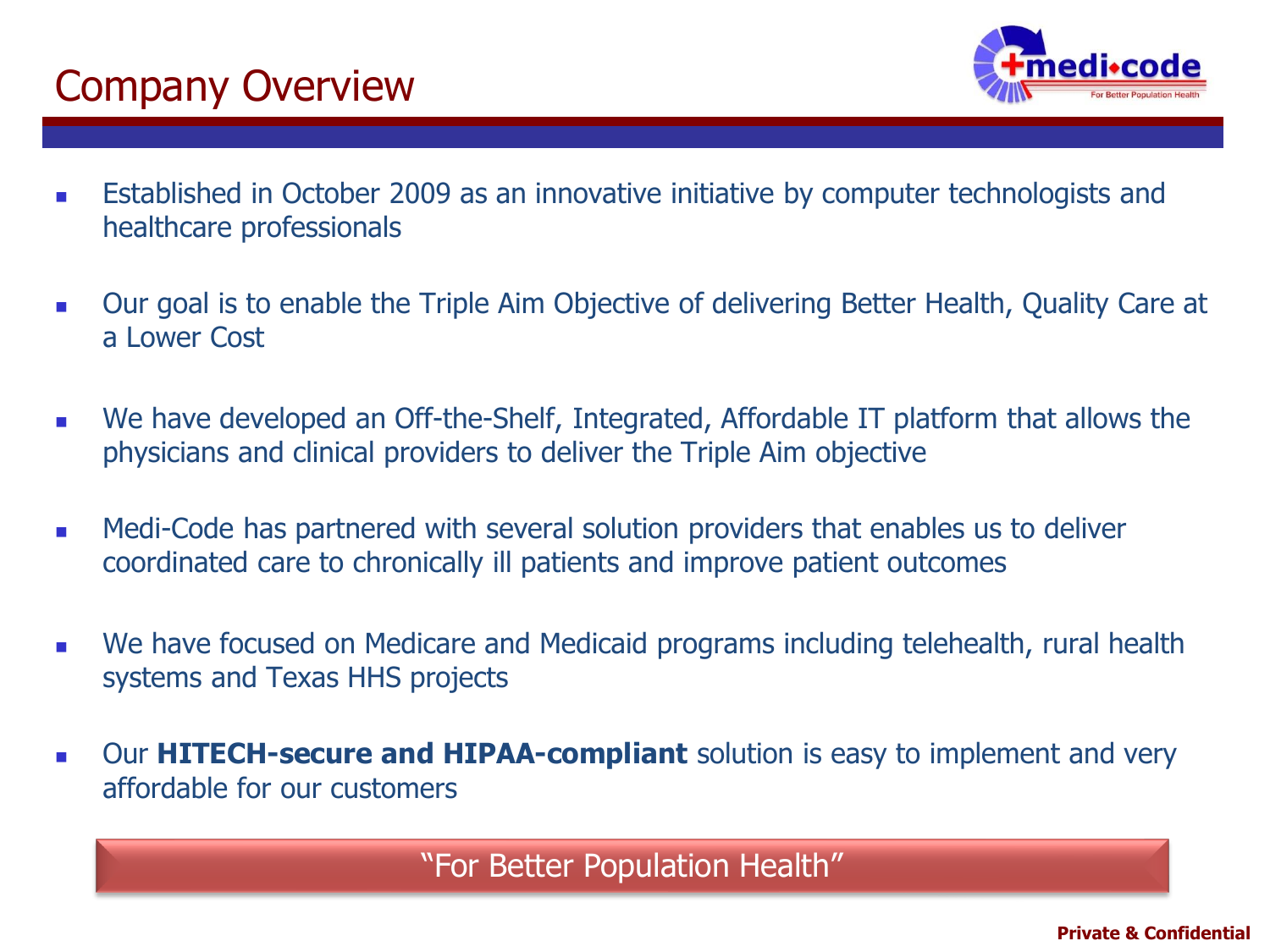

- North Carolina Medicaid initiative to identify patients eligible for LIS programs and work with social services to enroll and qualify those individuals for assistance needed to overcome financial and medications needs in particular
- Analyzed Medicaid patients who "super utilizers" for Texas HHS. The state wanted to analyze which patient tend to use more Medicaid services, for what purpose, and what conditions affect the utilization of services
- Worked with North Carolina Medicaid patients on the compliance problems for practices as well as the problems with social determinants of disease and the need for the extra effort it takes for this population of patients to remain safe and healthy
- Worked with AmeriHealth Caritas to provide clinical reviews to establish prior authorization requirements for Louisiana Medicaid patient population. This was in the areas of durable medical equipment (DME), surgeries, therapies, medications, and home health
- Worked extensively with dual eligible patients in North Carolina patients who qualify for both Medicare and Medicaid. Developed strategies and analytics for the dual eligible patients for our North Carolina based Accountable Care Organization (ACO) client. The focus was on high-risk conditions and social needs such as food security and using multiple resources in rural areas to address those needs
- Worked with Michigan Medicaid program on patient eligibility process for various Medicare services
- Analyzed patient comorbidities and likeliness of hospital admission or readmission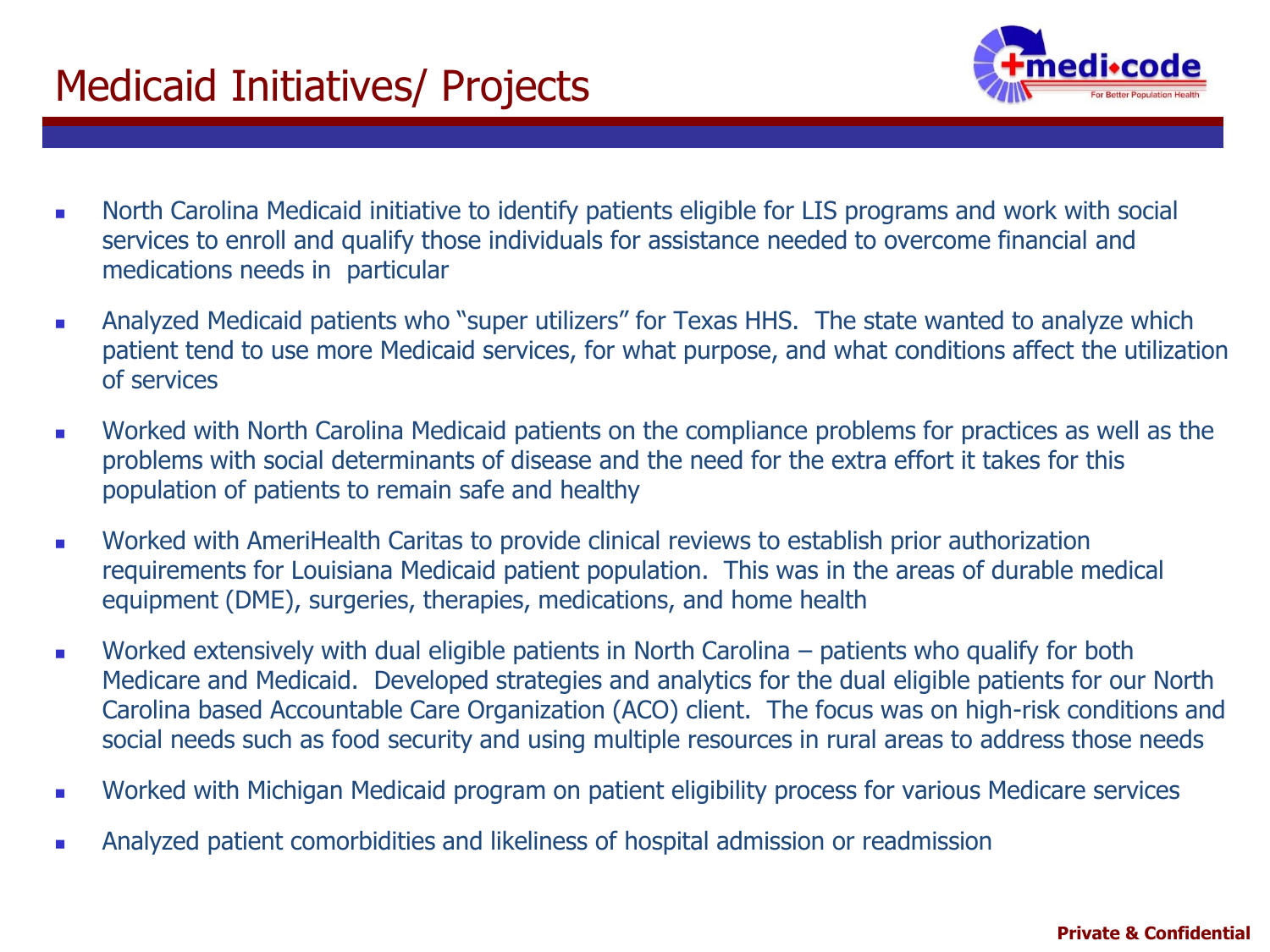### Medi-Code Integrated Solution Overview





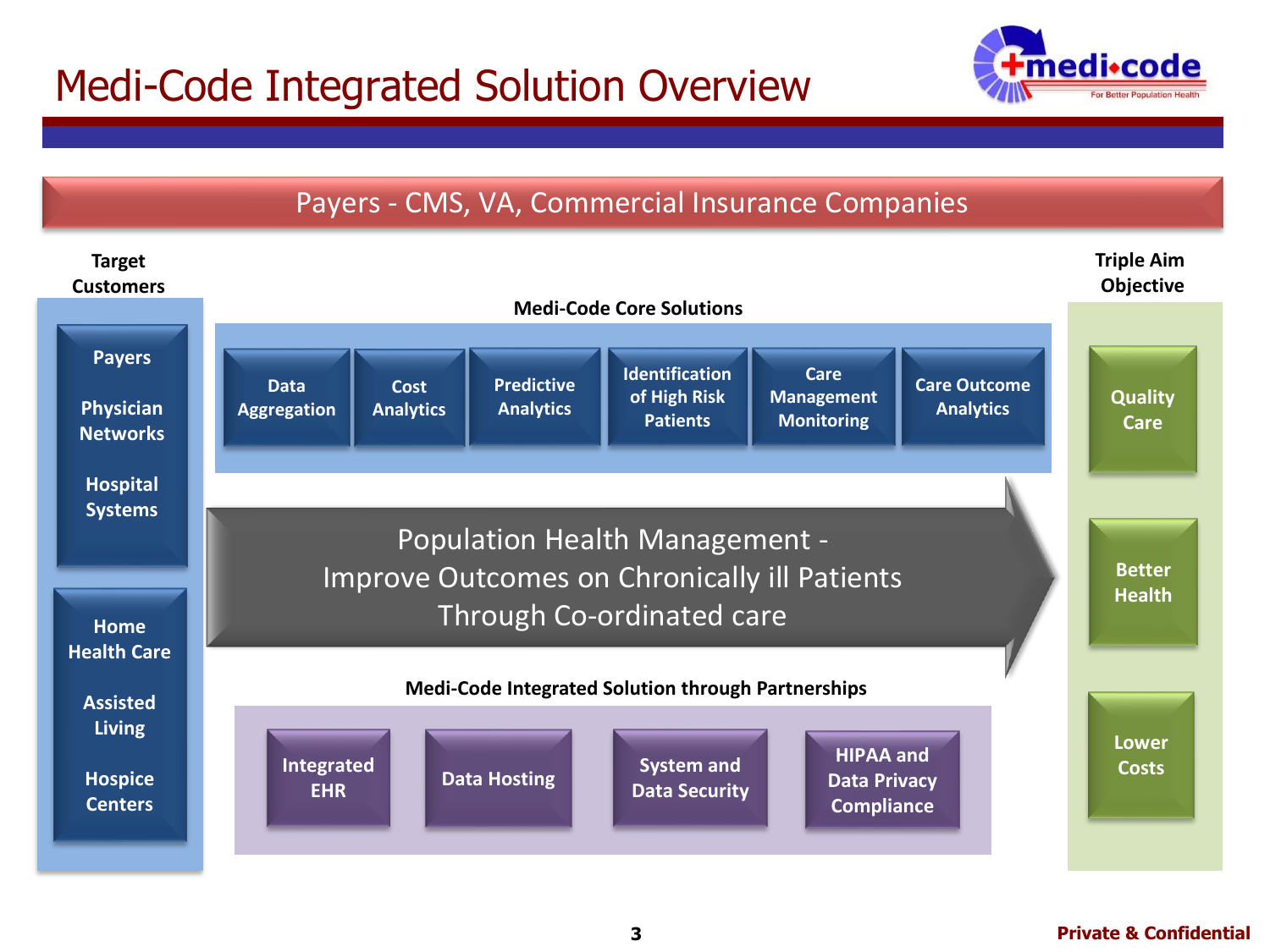### Data Integration



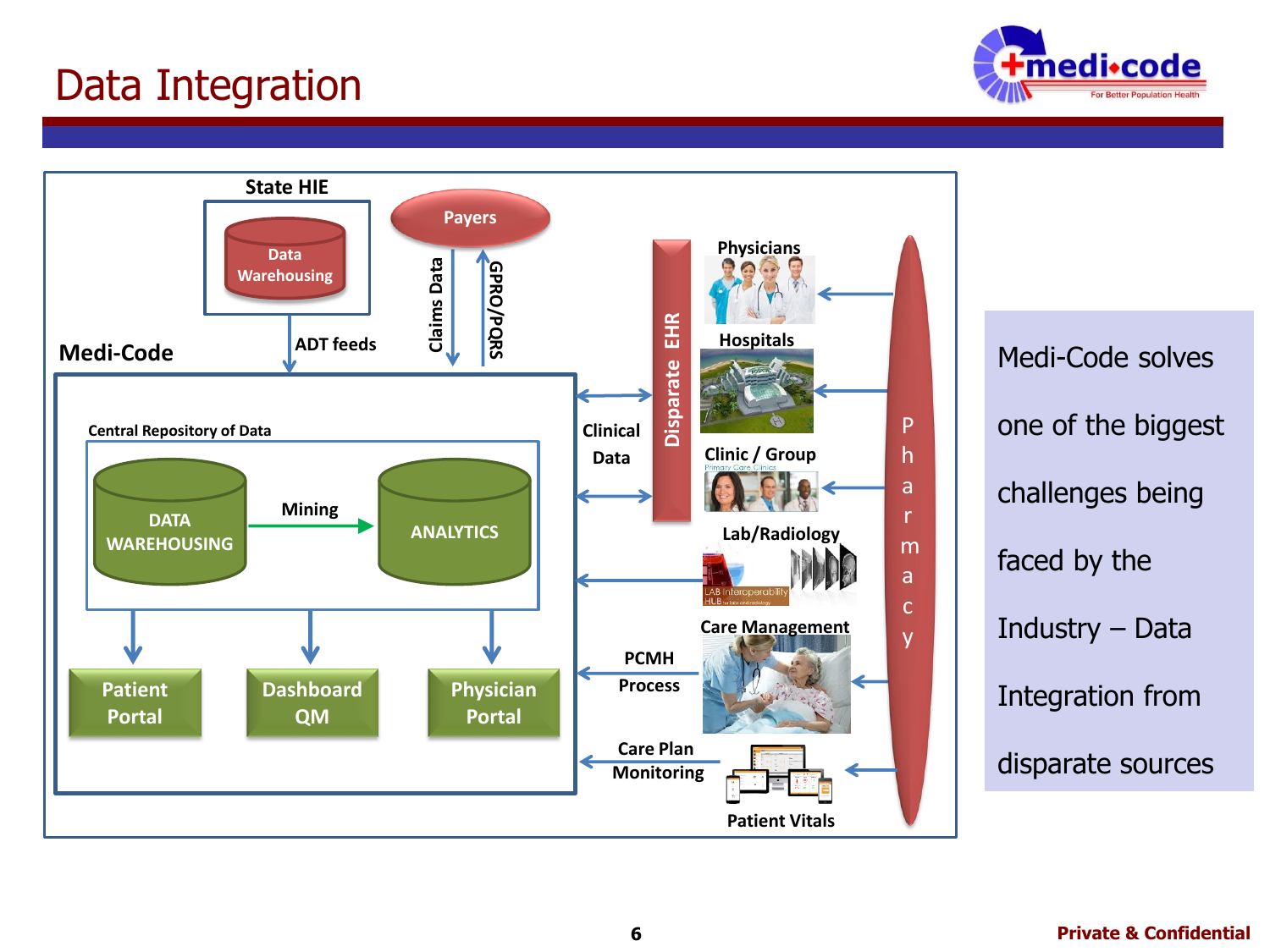



#### Population Health Management for Payers and Physician Networks



#### Delivers Improved outcomes for Chronically ill patients using Analytics





**Reduce ER visits by 5% - 10%**

**Reduce Re-admissions by 15% to 20%**

**Achieve Payer Cost Savings by 10% - 20%**

**Improve Medication Adherence by 15% - 25%**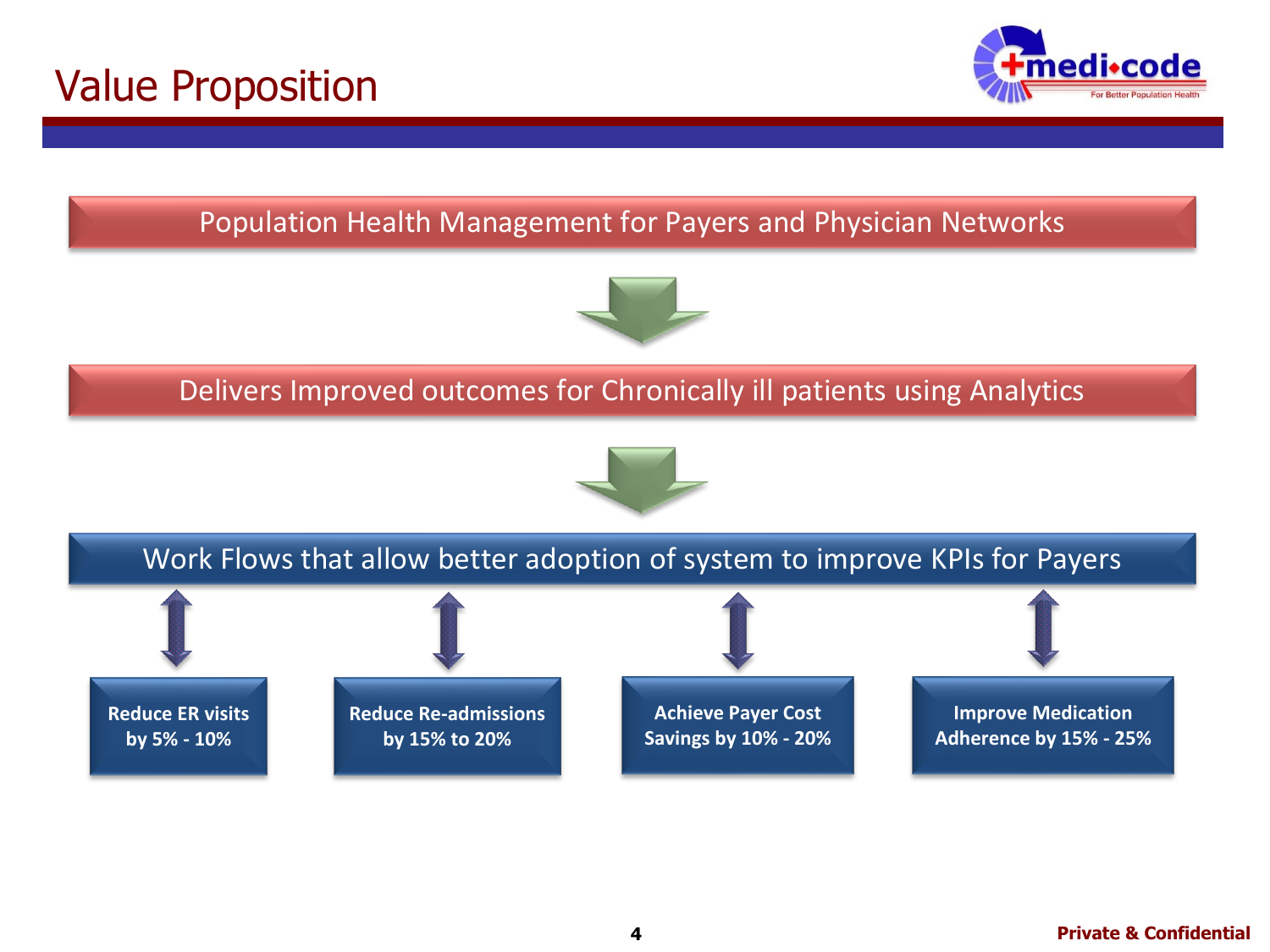# Current Integration Capabilities



#### **EHRs**

- EPIC
- Athena
- NextGen
- eClinicalWorks
- PracticeFusion
- Amazing Charts
- PrognoCIS

#### **Other Systems**

- Rx data through SureScripts
- Claims Data/ CCLF feed
- Michigan Health Information Exchng

#### **LAB Systems**

- LabCorp
- Labdaq

#### **Integration Technologies**

- CCD/ CDA/ HL7
- SureScripts (for Rx)
- Health Info Exchanges (HIE)
- DICOM
- Radiology/ RIS Systems

#### **Working on integration with:**

- CERNER
- Quest Labs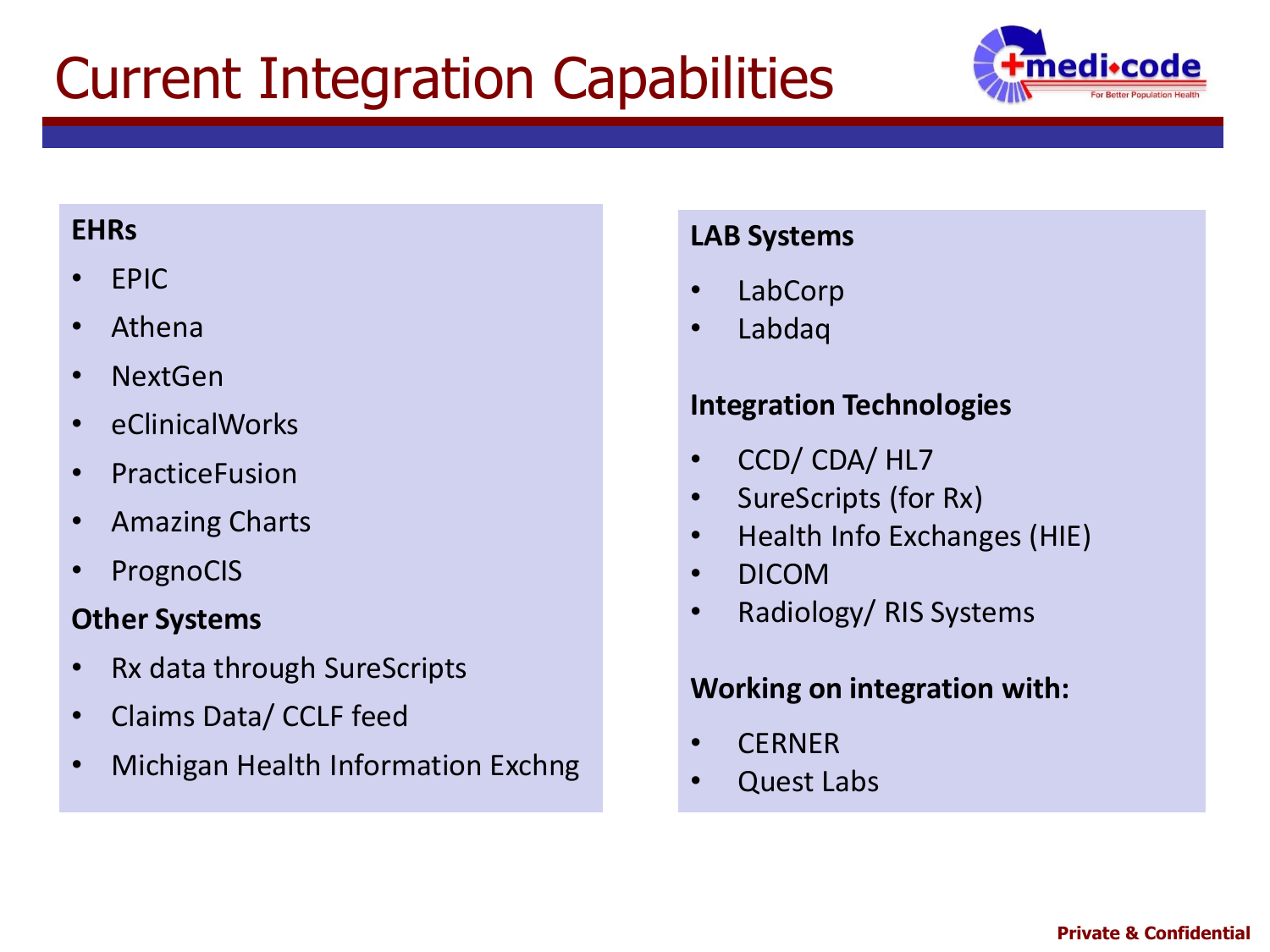# Data Shared Across Providers



- Patient Demographics
- Insurance Information
- Guarantor information
- Claims Data
- **Medications**
- Lab Results
- Problem list
- Surgical History
- Vital Signs
- Allergies
- Immunizations
- Clinical Reports
- Radiology
- EKG
- Surgical Reports
- H & P (History and Physical)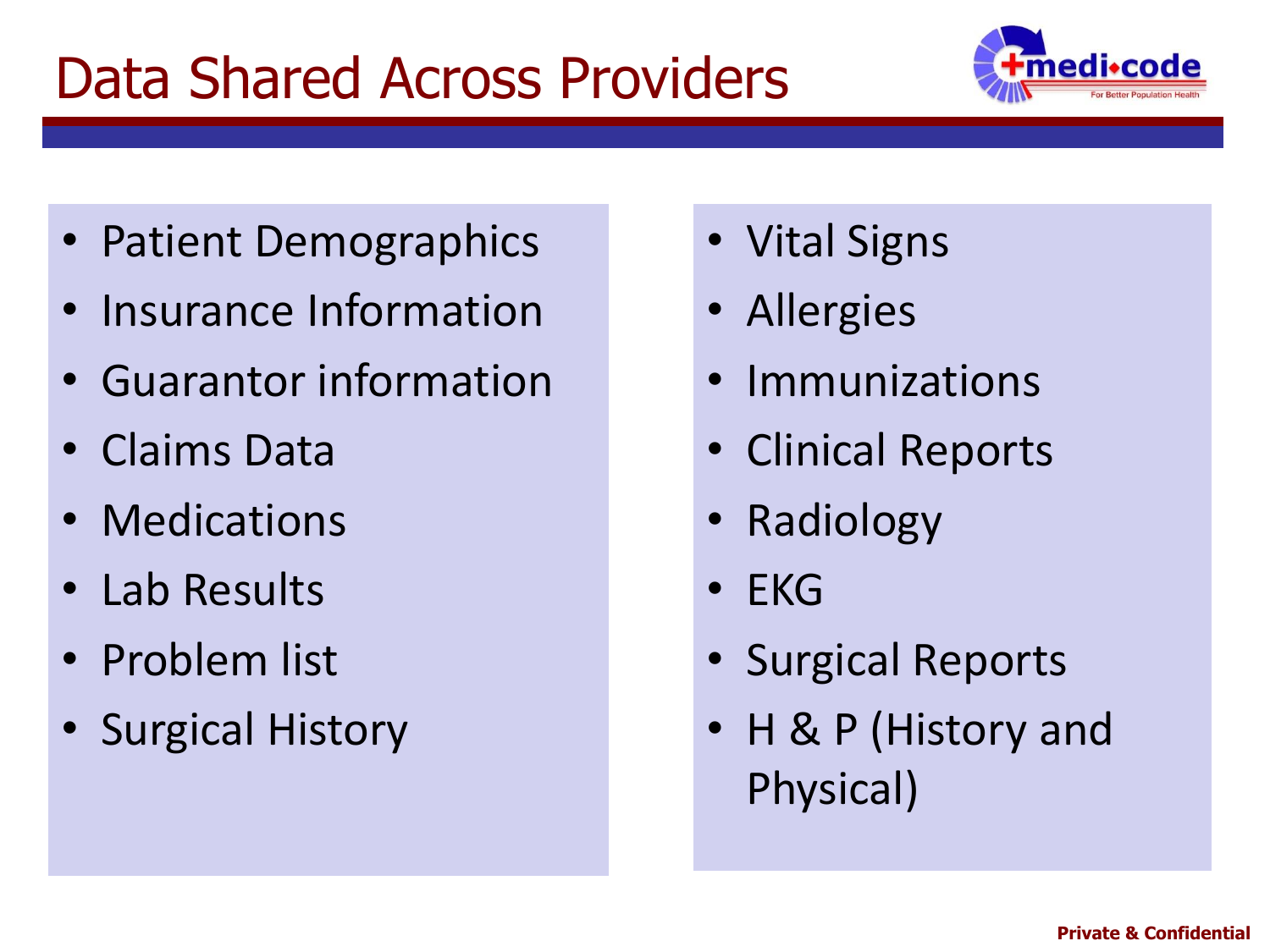# Analytics & Reporting for Payers



| <b>CMS Data</b>                                                                                                                                 | <b>Cost Analysis</b>                                                                                                                                           | <b>Clinical</b>                                                                                                                                                          | AI and Predictive                                                                                                                                                   |
|-------------------------------------------------------------------------------------------------------------------------------------------------|----------------------------------------------------------------------------------------------------------------------------------------------------------------|--------------------------------------------------------------------------------------------------------------------------------------------------------------------------|---------------------------------------------------------------------------------------------------------------------------------------------------------------------|
| Management                                                                                                                                      |                                                                                                                                                                | <b>Measures</b>                                                                                                                                                          | <b>Analysis</b>                                                                                                                                                     |
| <b>Patient Churn</b><br>$\bullet$<br>Analysis<br><b>Risk Score</b><br>$\bullet$<br>Analysis<br>ACO<br>$\bullet$<br><b>Benchmark</b><br>Analysis | <b>Patient Cost</b><br>$\bullet$<br>Analysis<br>Hospitalization<br>$\bullet$<br>cost analysis<br><b>PMPM Cost</b><br>$\bullet$<br>analysis by each<br>provider | Quality<br>$\bullet$<br><b>Measures</b><br><b>PQRS and GPRO</b><br>$\bullet$<br><b>Quality reporting</b><br><b>CPT II/ Hedis</b><br>$\bullet$<br>Macra/MIPS<br>$\bullet$ | <b>Patient Risk Analysis</b><br><b>ADT Feed Summaries</b><br>Co-Morbidities and<br>$\bullet$<br>multiple chronic disease<br>analysis<br><b>Predictive Analytics</b> |

Comparing outcome improvements and knowing root cause for what works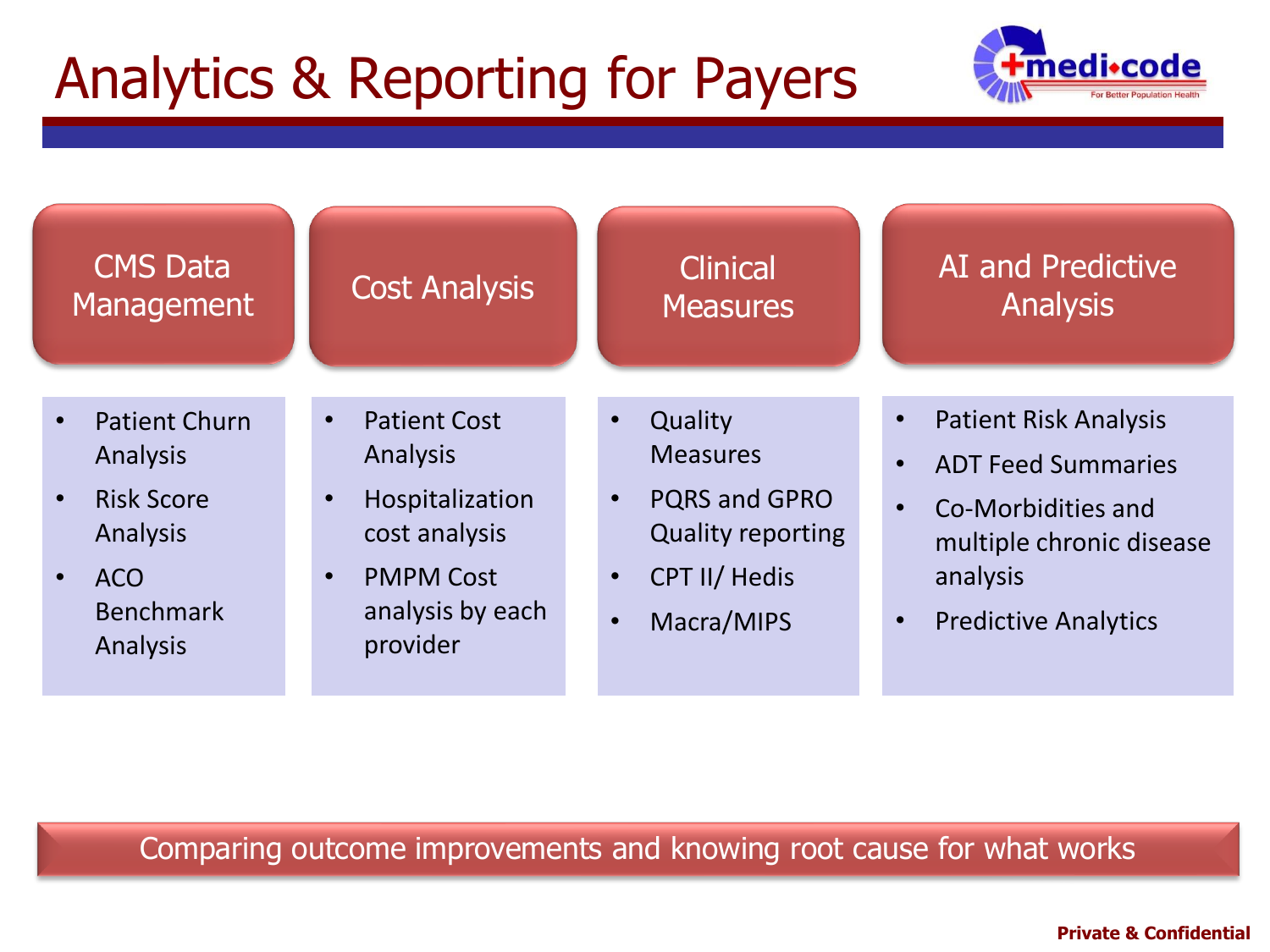### Data Intelligence and Analytics



- Analyze health outcomes and quality measures for maximizing payer incentives and delivering better health
- The dashboards provide visibility into financial and operational data in order to control costs and increase savings while delivering Quality Care
- Reporting on the HEDIS/ MACRA/ MIPS/ GPRO Quality Measures
- **■** Medi-Code generates expenditure and utilization reports using CCLF claims data automatically
	- These reports can be used to compare costs across the facilities and practices
- Medi-Code helps deliver contractual accountability to payers and provider network members :
	- <sup>◼</sup> Provide performance and cost utilization information obtained from the claims data and process reports at each payer and provider level to all the providers and facilities for decision making
	- This information can help track the savings to be shared with different providers based on performance or contributions for shared savings metrics
	- Visibility into patient population for member practices including high risk patients provides a mechanism to define separate contracts for each provider based on sharing of cost and high risk patient distribution

Dashboards provide visibility into measuring improvements and knowing why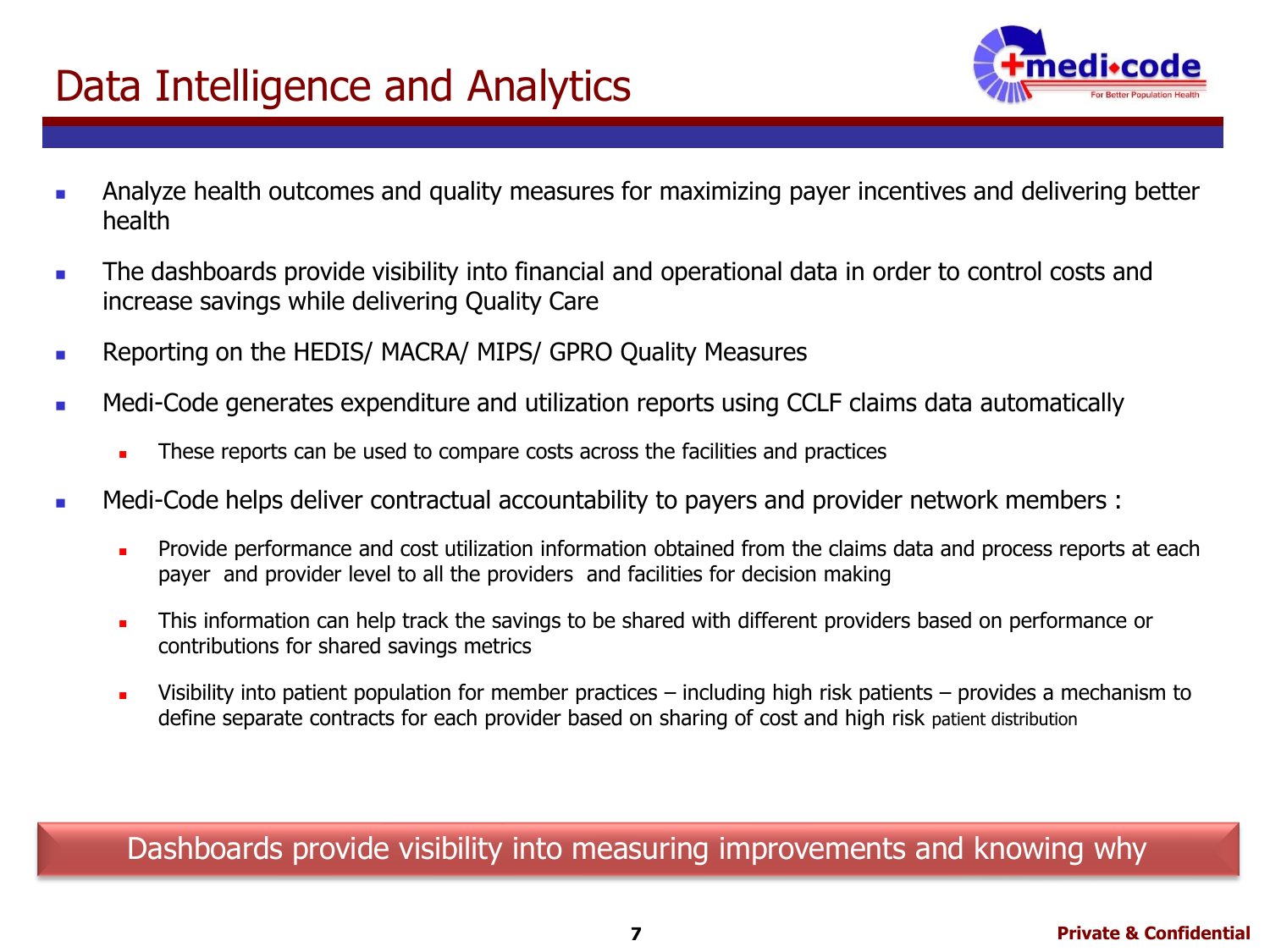### Data Security and Privacy



- <sup>◼</sup> Primary and Secondary Business Associate (BA) Agreements with all partners who handle Protected Health Information (PHI)
- **■** Third Party Auditing for Security and Privacy Compliance
- **■** Server Communication Security using Firewalls, SSL, Symantec Enterprise Protection systems on servers, Secure FTP, HIPAA-compliant email and File sharing
- Secure IT Architecture using distributed databases and using de-identified data wherever possible
- Compliant IT processes such as assigning Security Manager, small group access to PHI, changing authentication credentials periodically, monitoring system logins and malicious attempts, educating personnel on security awareness, reporting security incidents, etc
- Security risk management (Training, Contingency Planning, etc.)
- **■** Processes and Support for maintaining security and privacy (Intrusion detection and protection, security procedures, auditing, logging)

#### Comply with HIPAA and HITECH Rule – Technology and Processes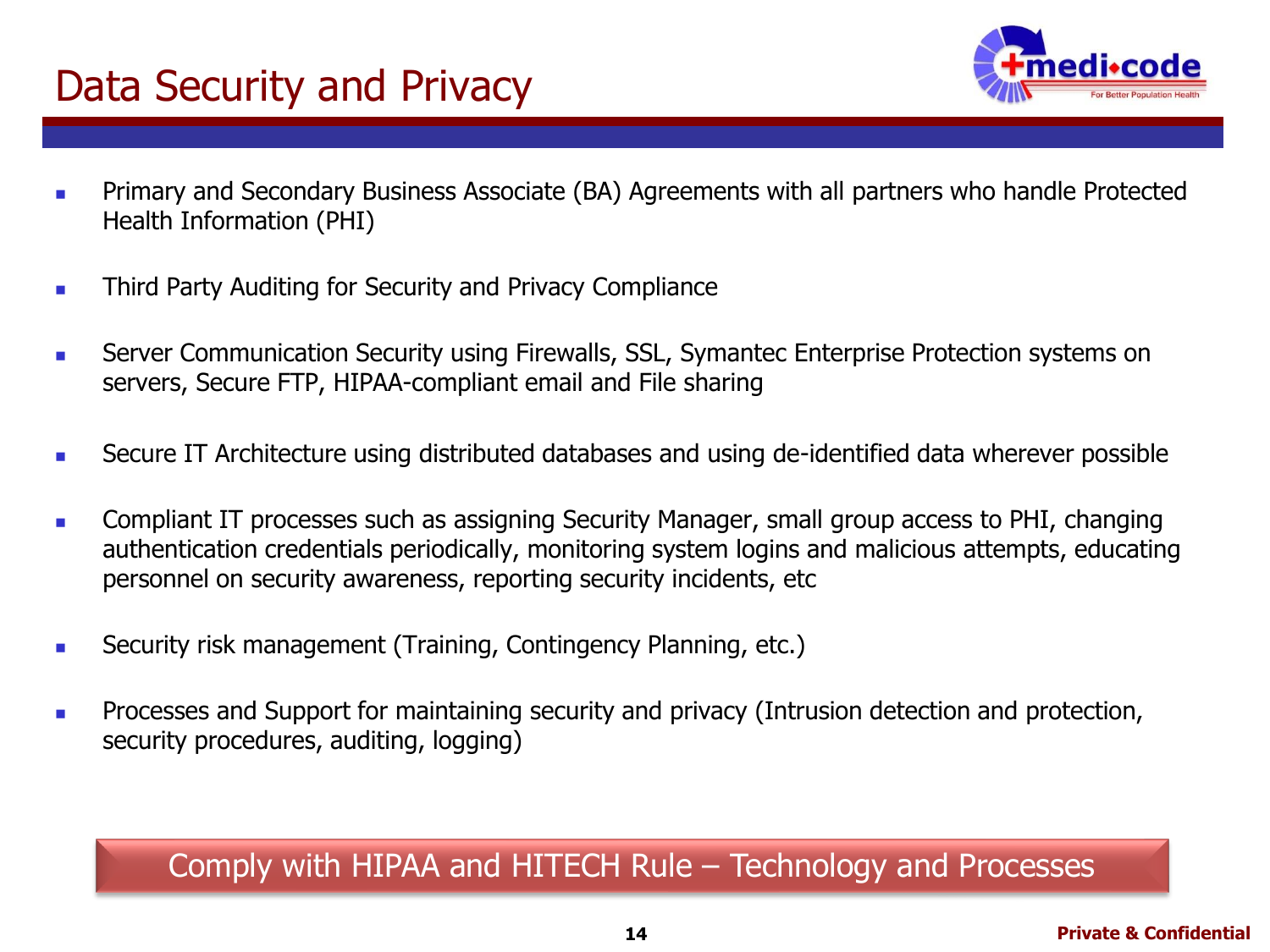### Data Security and Privacy



- Cover HIPAA, HITECH Privacy and Enforcement Rules
- Implement Gartner's Data Security Model below

| <b>Administrative</b>                     | <b>Preventative</b>                                     | <b>Detective</b>                                    |
|-------------------------------------------|---------------------------------------------------------|-----------------------------------------------------|
| Installation                              | <b>Encryption and Network</b><br><b>Access Controls</b> | Database Activity<br>Monitoring (DAM)               |
| Change and<br>Configuration<br>Management | <b>Identity and Access</b><br>Management                | Security Information and<br>Event Management (SIEM) |
| Data Discovery and<br>Classification      | Masking, Scrambling or<br>Obfuscation                   | Data Loss Prevention (DLP)                          |
| Data Vulnerability<br>Scanning            | Database Intrusion<br>Prevention                        | <b>Fraud Monitoring</b>                             |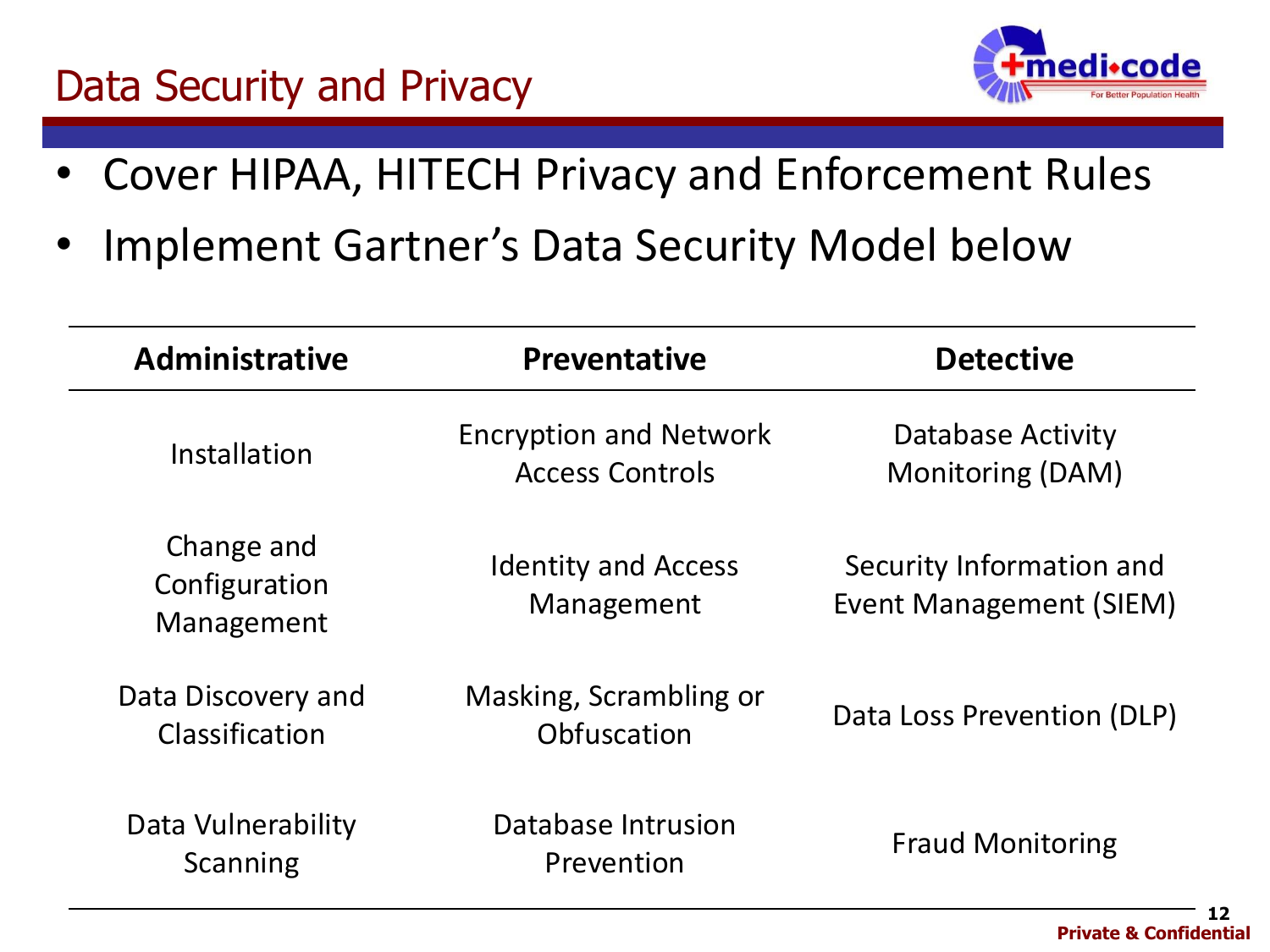### Medi-Code Services



### Annual Wellness Visit (AWV)

- Secure online site to complete AWV by phone
- We make the AWV appointments
- Trained remote clinicians work with PCP staff for onsite portion
- We provide the report, providers bill and collect
- Advanced Directives billing, if applicable

#### Chronic Care Management (CCM)

- We manage the entire program covering all CMS requirements
- Our trained team builds the Care Plan, uploads to your EMR, you review
- Our team calls the patients every month and completes 20+ minutes of care work
- We provide the monthly report, providers bill and collect

#### Telehealth & Remote Patient **Monitoring** (RPM)

- Provide Bluetoothenabled monitoring devices like BP, glucometer, weigh scale, etc.
- Our clinicians review readings to monitor patients and alerts and escalation workflows
- We conduct video calls, document everything in your EMR, provide monthly report

#### Medicaid and Rural Health

- Medicare and Medicaid patient data analytics
- Medicaid prior authorization and eligibility services
- Health service utilization analytics
- Care management services to rural and underserved areas
- Patient Activity & Reengagement Reporting and Analytics

Results in EHR Meaningful Use  $+$  quality measures compliance  $=$  MIPS Scoring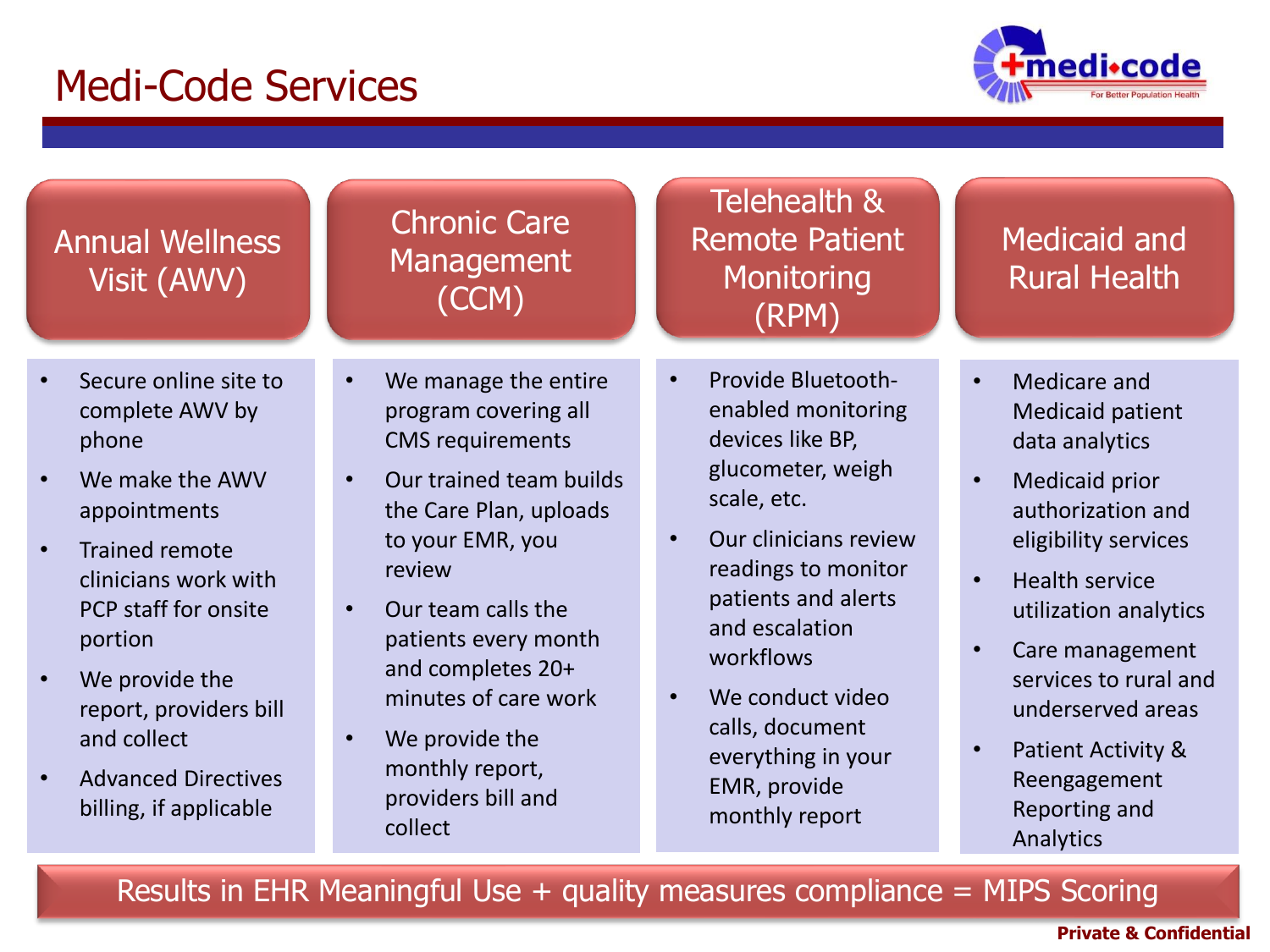



**Rohit Saxena, Founder and Chief Executive Officer** of Medi-Code and has 25 years experience with innovative management, operations and technology leadership. He served as CTO, EVP of Operations, and other executive positions with major companies including Oracle Corporation. He has extensive experience working with startups and implementing creative IT solutions in different industries. His education qualifications include an MBA - Rice University (member Beta Gamma Sigma), MS - Cornell University, BS - Birla Institute of Technology & Science, Pilani. Rohit is a renowned expert in the Healthcare IT field and serves on expert panels country wide.



**Dr. Ed Teitel, Chief Medical and Compliance Officer** of Medi-Code. He practiced general, peripheral vascular, and endoscopic surgery for many years. He is a Fellow, American College of Surgeons. After earning his M.B.A. at Auburn University and Law at the University of Houston, he entered the medical device industry in 2002, joining MicroMed Cardiovascular (now Reliant Heart) as Senior Vice-president and Chief Medical Officer. Since 2005, he co-founded ThromboVision, Inc. and its successor company, Aggredyne, Inc., a medical device company focused on monitoring platelet function and the effectiveness of anti-platelet drugs. Dr. Teitel is a widely renowned visionary who is trained in medicine, law and business fields.



**Rosalind Chorak, BSPharm, NCPS – VP of Care Coordination..** Rosalind leads our team of over one hundred multidisciplinary clinicians (care coordinators, nurses, and pharmacists, who will work together collaboratively with your medical practice to manage chronic illness. She has over twenty years of active duty in the United States Public Health Service, where she served as a Chief Clinical Pharmacist for the Indian Health Service (IHS), and she retired with the rank of Commander. While at IHS, she helped develop the guidelines and helped manage the operations at clinics that became the model for Patient Centered Medical Home and showcased the first performance-based models of healthcare.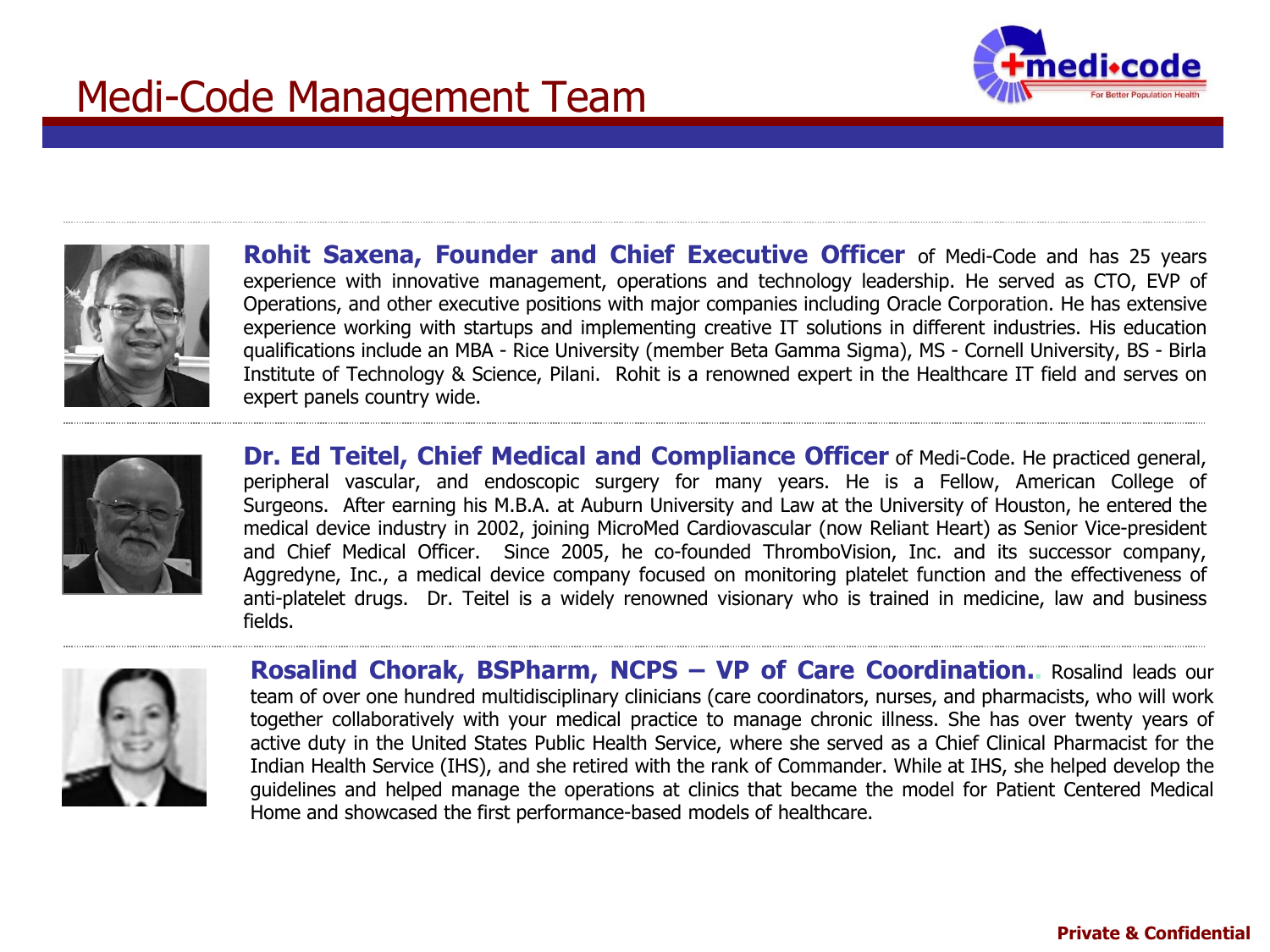## Medi-Code - Advisors





**Christine Koski** is a highly accomplished and successful business leader and serves Medi-Code as a board member. She is the Chief Executive Officer of nMetricand since 2000; Koski has been a board member of Sun Hydraulics, a leading manufacturer of valves and manifolds for fluid power systems worldwide. Since 2009 she has been a board member of Oragenics, anutraceuticals company focusing on probiotics for oral health. She earned a Bachelor of Science degree in Chemistry at St. Lawrence University and is a graduate of Southern Methodist University's Cox Executive MBA program..



**Dr. Kerry Willis** is Medi-Code's medical advisor and a practicing physician at East Carteret Family Medicine in North Carolina. In addition, he is the CEO of the "Largest Continuously Operating Physician Network" in Eastern NC. He is also the Founding Officer and Board Member of Atlantic Integrated Health, a network of more than 5500 physicians, and its business operations subsidiary, The Beacon Company. He also serves as the Chairman of the Board of ACO of Eastern North Carolina.



**William Byars, Vice President of Telephony Operations.** Formerly EVP CareOneTeam, a clinical call center focused on Chronic Care Management support for Hospital systems and ACOs both private and Rural Health marketplace. Mr Byars is experienced in all levels of call center operations include population health management as well as insurance and medical services contact centers. Client's include industry leaders like: Rush Hospital Systems, Pan American Life, Peoples Health-Tenet, Beech Street Physician Network, and McKesson Nurse Hotline.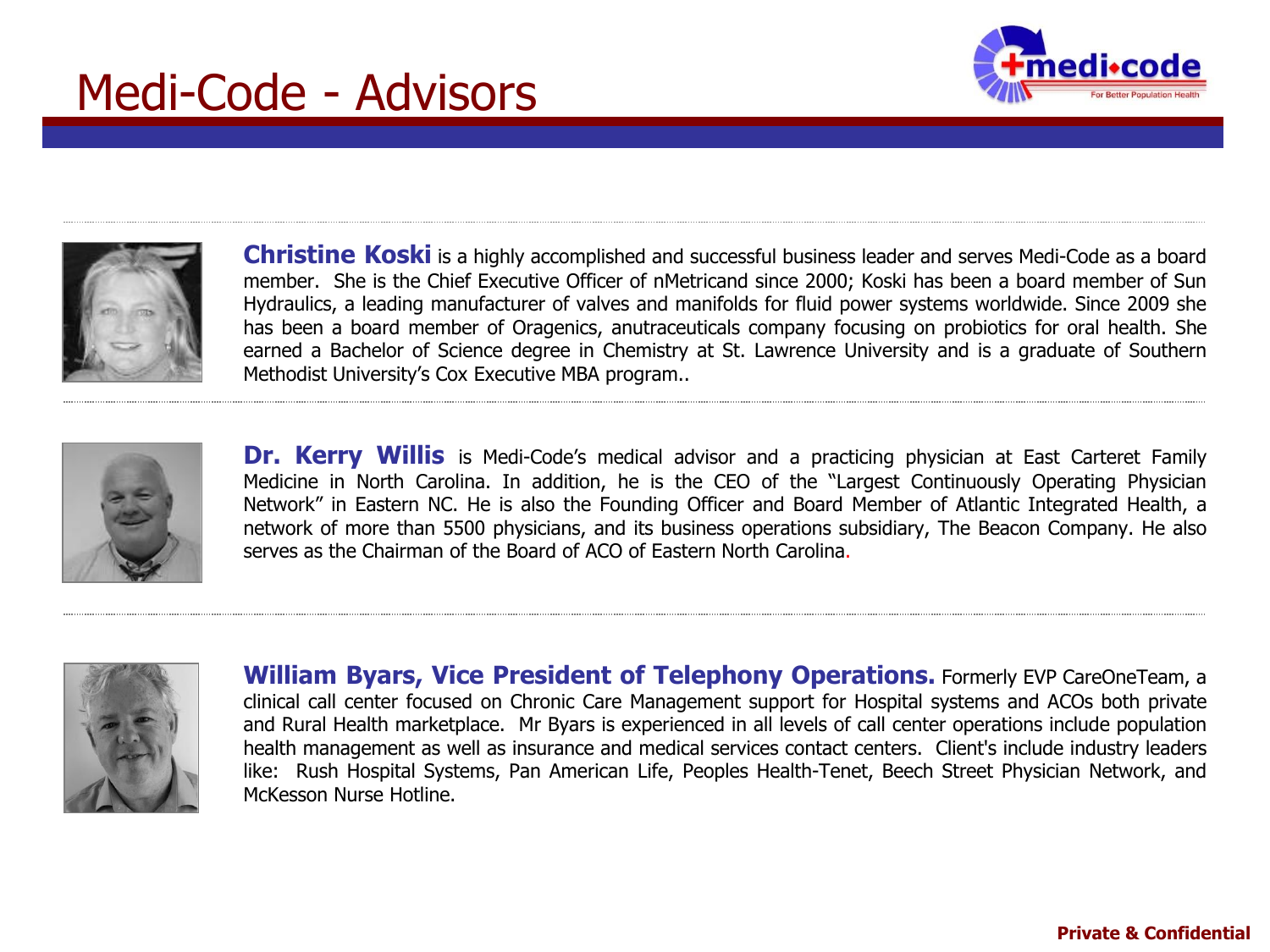# Backup Slides

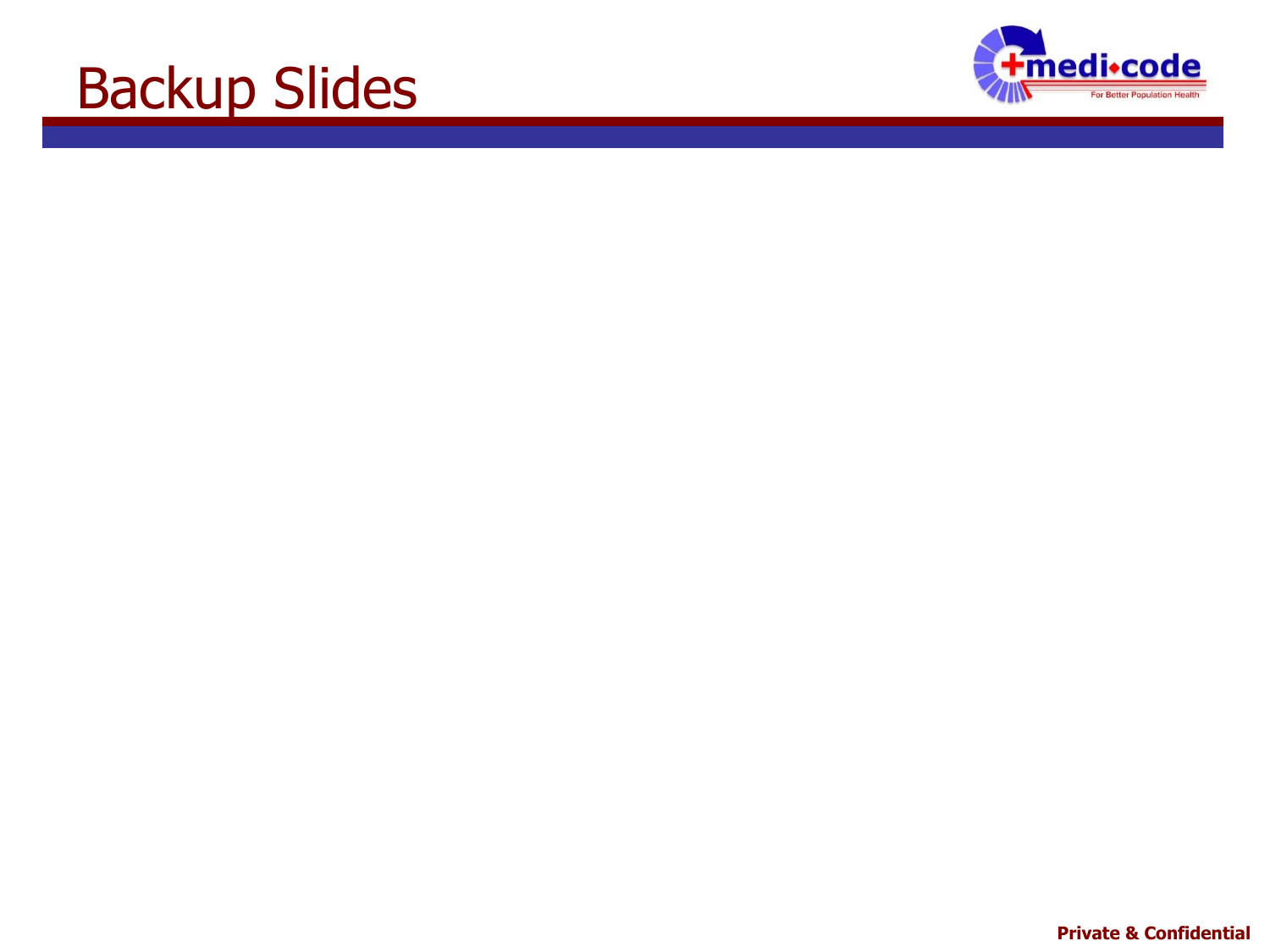### Data Reporting to Physicians and Payers





# **eCQM Reports from the**

### **Data Collected from**

### **Claims and EHRs**

- Mandated Reports to the ACO
- **PQRS** and **GPRO** Reports for

Physicians and Group

**Practices** 

- **MACRA** Reporting – **MIPS**

Scores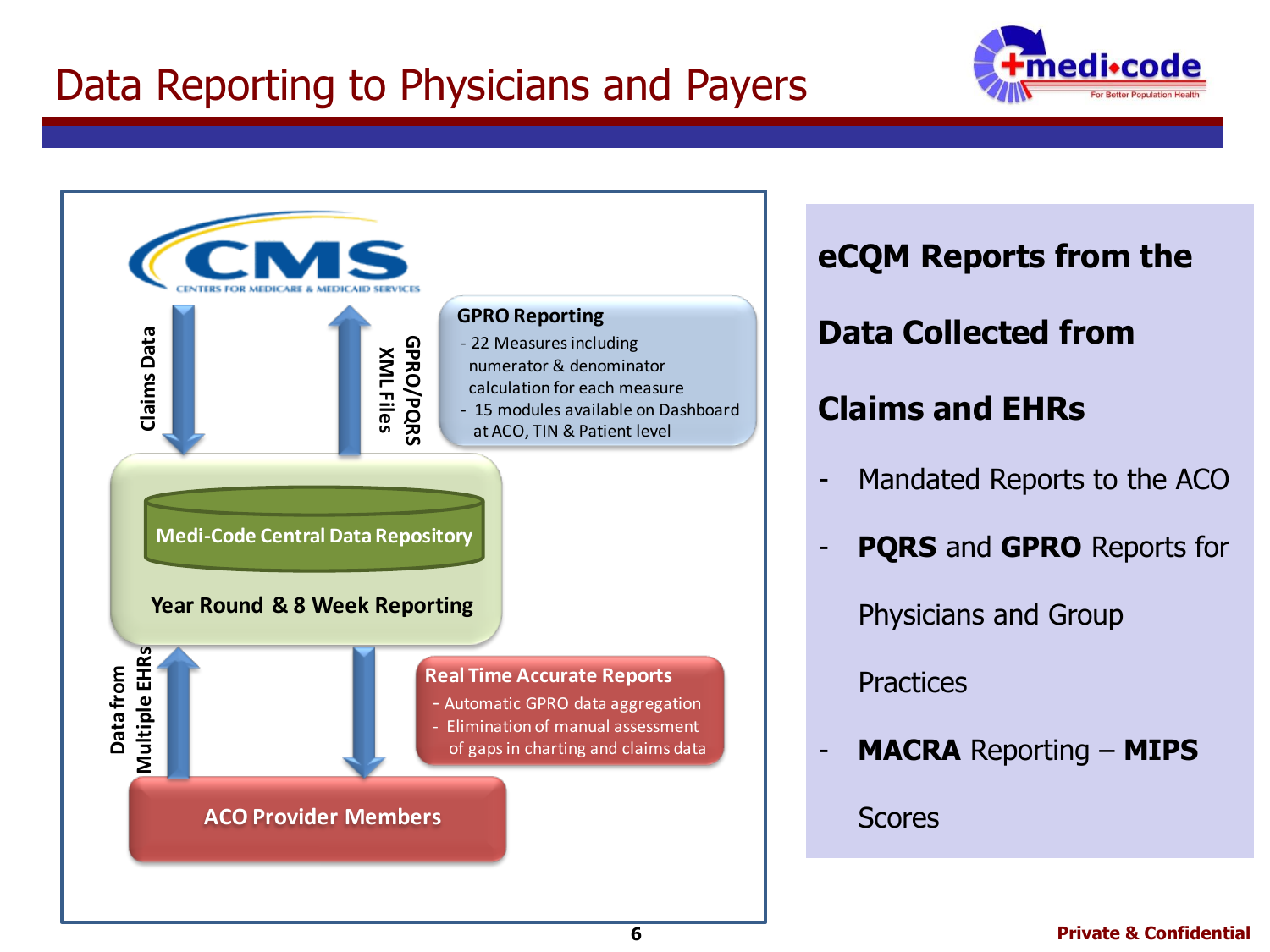## Addressing ACO Challenges



| <b>ACO Challenge</b>                                                         | <b>What is Needed to Solve</b>                                                                                             | <b>Medi-Code Value Provided</b>                                                                         |
|------------------------------------------------------------------------------|----------------------------------------------------------------------------------------------------------------------------|---------------------------------------------------------------------------------------------------------|
| Inability to fully leverage EHR<br>for analytics- no clinical<br>integration | <b>Interoperability and data integration</b> platform that<br>merges and shares data across disparate Health IT<br>systems | Accurate health data available where<br>it's needed, when it's needed<br>through smart data integration |
| Very little or no shared<br>savings; not receiving<br>incentive money        | Provide accurate PQRS/ GPRO and Mandated<br><b>Reporting PLUS ACO Benchmark and PPPM</b><br><b>Analysis</b>                | Better control on incentives and<br>shared savings through ACO<br>benchmark management                  |
| Lack of a thorough<br>understanding of who are<br>the ACO beneficiaries      | Patient Attribution and Churn Analysis to<br>maximize attributed patients and tools to manage<br>the patient risk score    | Manage risk, optimize patient<br>attribution, prevent patients from<br>getting unassigned               |
| No plan to decrease ER and<br><b>Hospital Utilization rates</b>              | <b>Patient Cost and Utilization Analysis by facilities;</b><br>identify high utilizers and how costs can be<br>controlled  | Visibility into high cost items and<br>actionable information to identify<br>gaps                       |
| No commitment or controls<br>on population health<br>management              | Clinical Measures Analysis by facilities; historical<br>and predictive analysis of population health                       | Identify who are clinically "At Risk"<br>patients now and who will be in the<br>near future             |
| No proactive and preventive<br>care management                               | Complete <b>care management</b> and coordination<br>workflow including automated patient home<br>monitoring                | Improve health outcomes and reduce<br>high cost items such as ER visits and<br>hospitalizations         |
| Not exploring additional<br>revenue opportunities                            | Leverage <b>technology to optimize certain CMS</b><br>reimbursement programs like CCM & TCM                                | Work flow based technology<br>platform and billing support                                              |
| Unavailability of financial<br>resources and business<br>expertise           | Practices need to band together through technology<br>and a <i>robust business support infrastructure</i>                  | Off the Shelf technology platform<br>and ACO industry expertise at a<br>viable cost for small ACO's     |